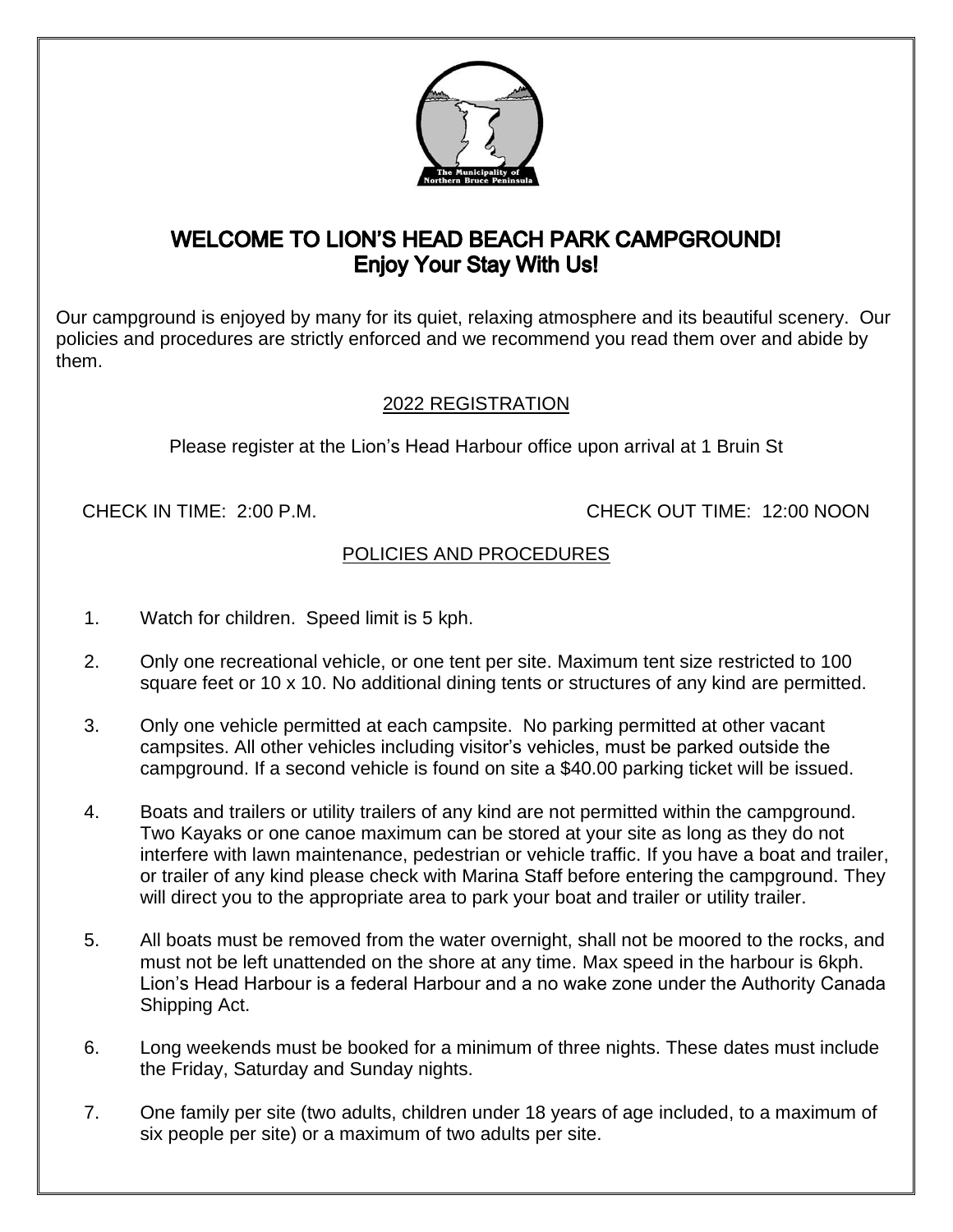- 8. Subletting your site is prohibited.
- 9. You are responsible for the actions and safety of your children, visitors and guests. No overnight guests permitted.
- 10. Campfires must be kept small, attended at all times and extinguished by 11pm.
- 11. No ground fires fires in the firepots only. Do not relocate firepots or remove firepots from sites. No selling of firewood is permitted.
- 12. Cutting and defacing our trees is prohibited.
- 13. All grey water, etc, must be contained until disposed of at the dumping station in front of the public washrooms or through the sewer connection available at most sites. Never dispose of grey water on the ground or in the bay.
- 14. Washing dishes, clothes or other items is not permitted in the sinks in the bathrooms. If you are not sure where to wash your items please ask the Harbour staff.
- 15. The holder of a camping permit shall at all times maintain the campsite in a condition satisfactory to the Harbour Staff and when vacating the site, restore the campsite to a clean and natural condition by removing all garbage and personal belongings. Put refuse in designated areas.
- 16. All pets must be kept on a leash and in your care and control at all times as per our Municipal By-law. Never leave your pet unattended. You are responsible for cleaning up after your pet.
- 17. Coolers and other camping equipment must be taken inside your tent or trailer at night or when leaving the campsite.
- 18. No noisy parties, profane language, excessive drinking or loud noises at any time. Any disturbances, drunkenness or disorderly conduct will not be tolerated.
- 19. You are restricted to the consumption of any alcohol on your campsite only. This is provincial law.
- 20. No throwing of objects in the camping area, such as balls, frisbees, etc.
- 21. Only CSA approved trailer cords are permitted. Do not make any alterations to the electrical site pedestal.
- 22. No digging on the campsite. There is a danger of striking underground wiring or piping.
- 23. When and where possible we cut the grass with the riding lawnmower. It is very important not to leave your campsite cluttered with firewood, toys, stones, ropes, canoes, etc. We can only cut where there is space for the mower.
- 24. One (1) WIFI code will be given out for each campsite. If you would like an additional code, an additional fee will apply.
- 25. The Municipality and their staff are not responsible for accidents or lost possessions.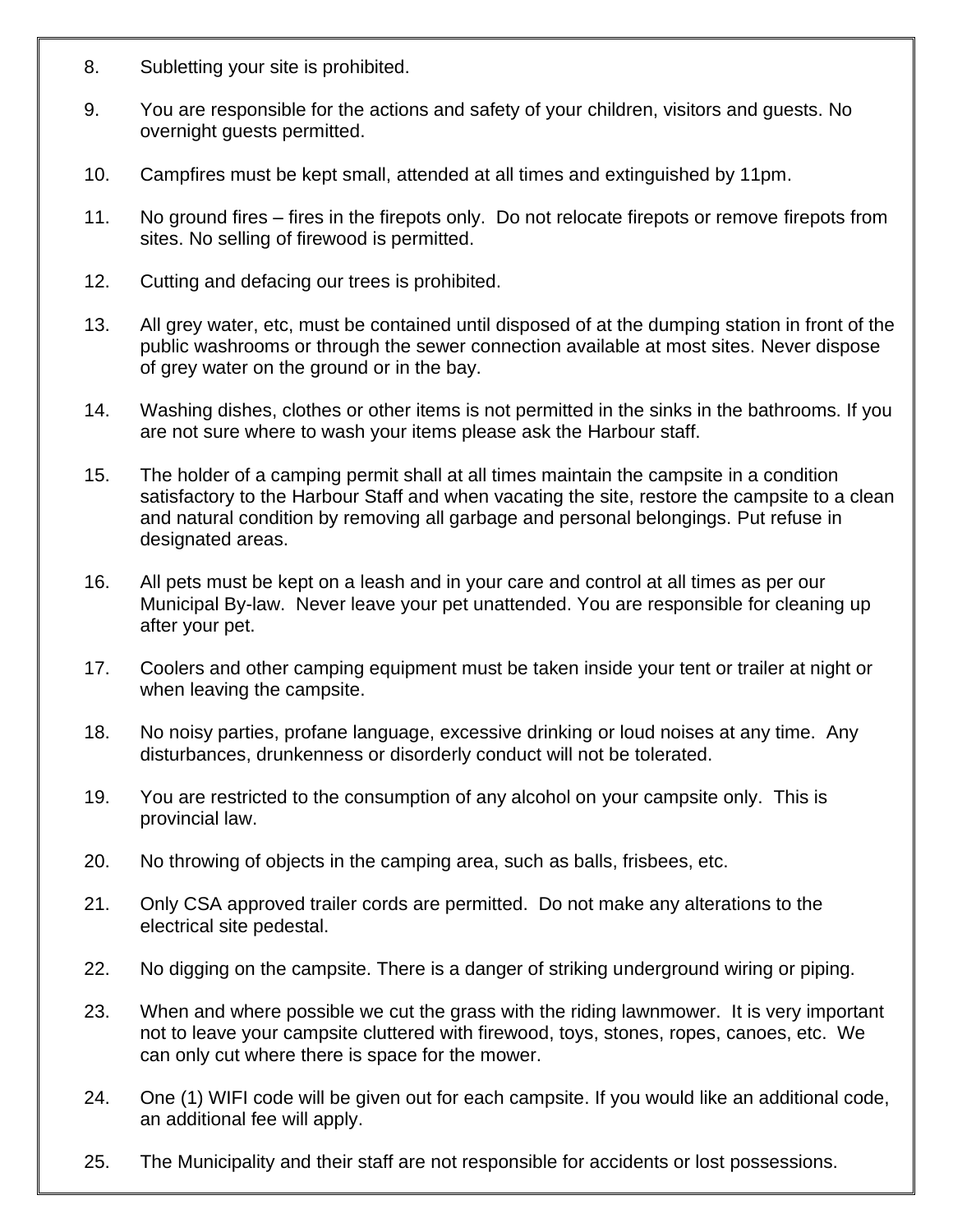- 26. If there are any questions or concerns about your stay in the campground, please contact the Harbour Masters office at 519-793-4060 or call the Municipal Office at 519-793-3522 x 222.
- 27. Any suggestions or complaints must be submitted in writing to the Municipal Office at 56 Lindsay Rd #5 Lion's Head, Ontario N0H 1W0.
- 28. The campground is operated by the Lion's Head Harbour Staff and they have the authority to evict any person not obeying the Park Policies and Procedures.
- 29. Failure to comply with any of the policies and procedures may result in you being evicted from your site.
- 30. Reservations and Refunds Full payment for site(s) is due at time of reservation. Full refunds will be given for cancellations received at least 10 days prior to check in date minus a \$10.00 reservation fee. NO REFUNDS will be issued for cancellations received after the 10 day period.
	- Fees: Serviced Sites with 2 & 3 Part hookups \$50.00 HST Included Un-serviced Sites \$40.00 HST Included Dumping Fees included in daily rentals

Lion's Head Beach Campground (office) 1 Philip Forbes St 519-793-4060 [lhcampground@northernbruce.ca](mailto:lhcampground@northernbruce.ca)

For questions on bookings, please contact the Municipal Office at Municipality of Northern Bruce Peninsula 56 Lindsay Road 5 Lion's Head, ON N0H 1W0 519-793-3522 x 222 [accountsreceivable@nothernbruce.ca](mailto:accountsreceivable@nothernbruce.ca)

For any additional comments, please contact Ryan Deska, Community Services Manager 519-793-3522, X 234 [csmanager@northernbruce.ca](mailto:csmanager@northernbruce.ca)